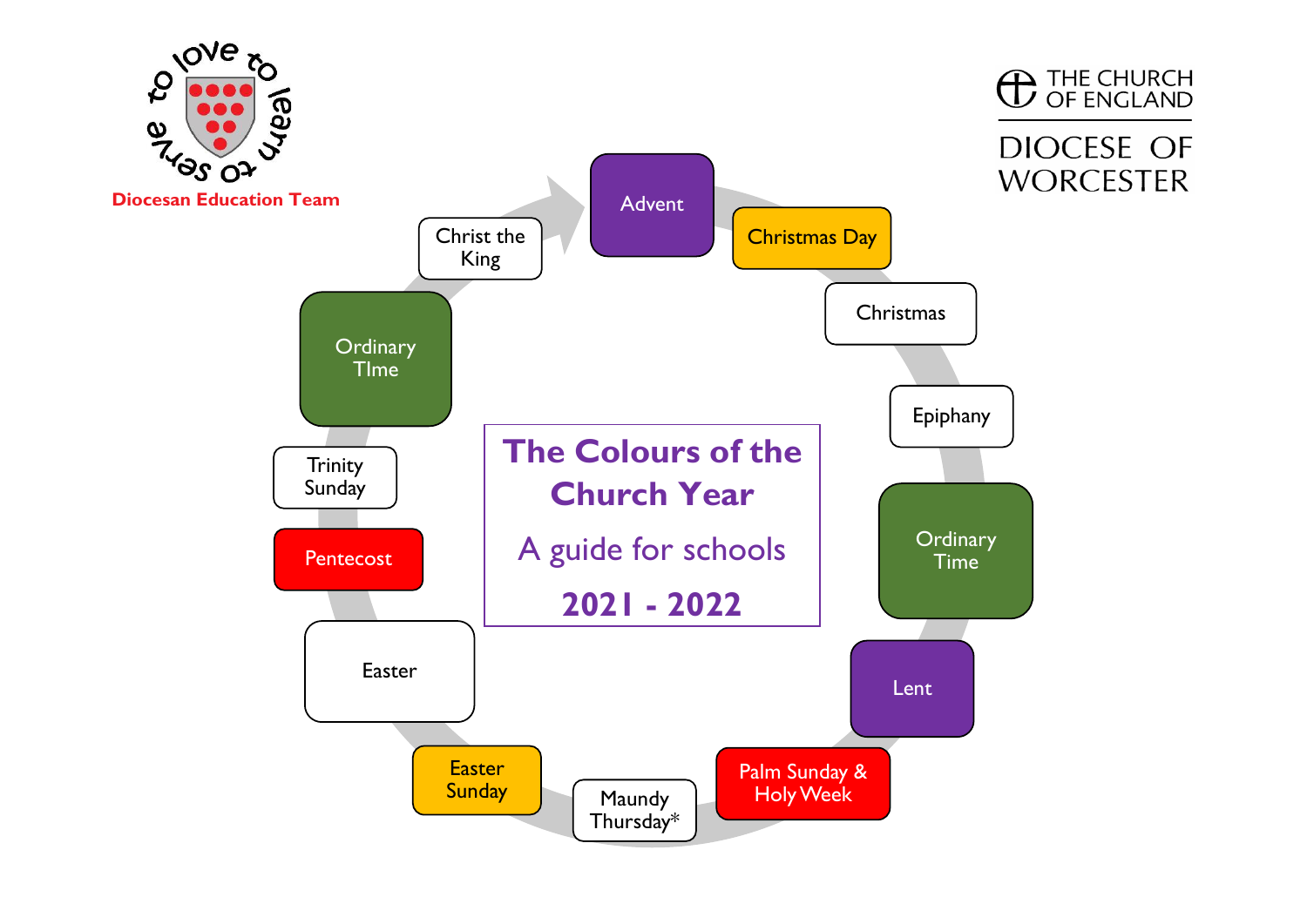

**C** THE CHURCH DIOCESE OF **WORCESTER** 

**Diocesan Education Team**

#### **The Anglican Church Year**

Anglican churches follow a liturgical calendar. This is a pattern for their worship (liturgy) through the year. As a church school, this provides an ideal opportunity to mirror what is happening in your parish / local church. It also provides a colourful and visual way to mark the festivals throughout the year.

Most churches will use different coloured vestments (a priest's clothing) and altar cloths as signs of the season of the church year. In school this can mirrored through simply changing the colour of cloth on the worship table, or theme a whole display using the relevant colours. Soon you will find that the children recognise the colours and their meaning, that when they enter the worship space they will notice the colours have changed and begin to make links between the seasons and the festivals throughout the year.

#### **The meaning of the colours** (dates are coloured on the attached calendar)

| <b>Green</b>  | Used during 'Ordinary time' between the main festivals and seasons. This covers most of the year and can represent growth.                                                                                 |
|---------------|------------------------------------------------------------------------------------------------------------------------------------------------------------------------------------------------------------|
| <b>Red</b>    | Used to either mark saints' days where it represents their death as a martyr, or to represent the flames of the Holy Spirit (for<br>Pentecost / Whitsun).                                                  |
| White         | Represents being pure, in celebrations such as baptisms, weddings, and some funerals.<br>Also used for celebrations either on its own or with gold. It is also used for saints who did not die as martyrs. |
| <b>Gold</b>   | Key celebrations, for example Christmas Day and Easter Sunday.                                                                                                                                             |
| <b>Purple</b> | Used for times of preparation and waiting, the reflective seasons. Key times are Advent and Lent.                                                                                                          |

#### **The Liturgical Calendar**

The attached calendar is designed for the school year 2021-22. The church year starts at the beginning of Advent, and ends with the following Advent, completing a circle as shown on the front page. The colours used in worship are shown on the relevant days, any uncoloured dates are 'white' days. There are **twelve principal feast and holy days** in the church year, these are indicated in bold on the calendar. The main saints' days are also shown, but you do not need to mark all of them. If you use the main colour for the week, you can then pick out the key festivals for your school, especially those that mark a key part in Jesus's life or a transition in the year. You could also celebrate the patron saint's day for your school and / or church. Key festivals such as Christmas and Easter, fall in the holidays, meaning the children don't get to see the gold cloth for celebrations. A good way to mark these festivals would be to change the colour of the cloths as part of your end of term worship for Christmas and Easter.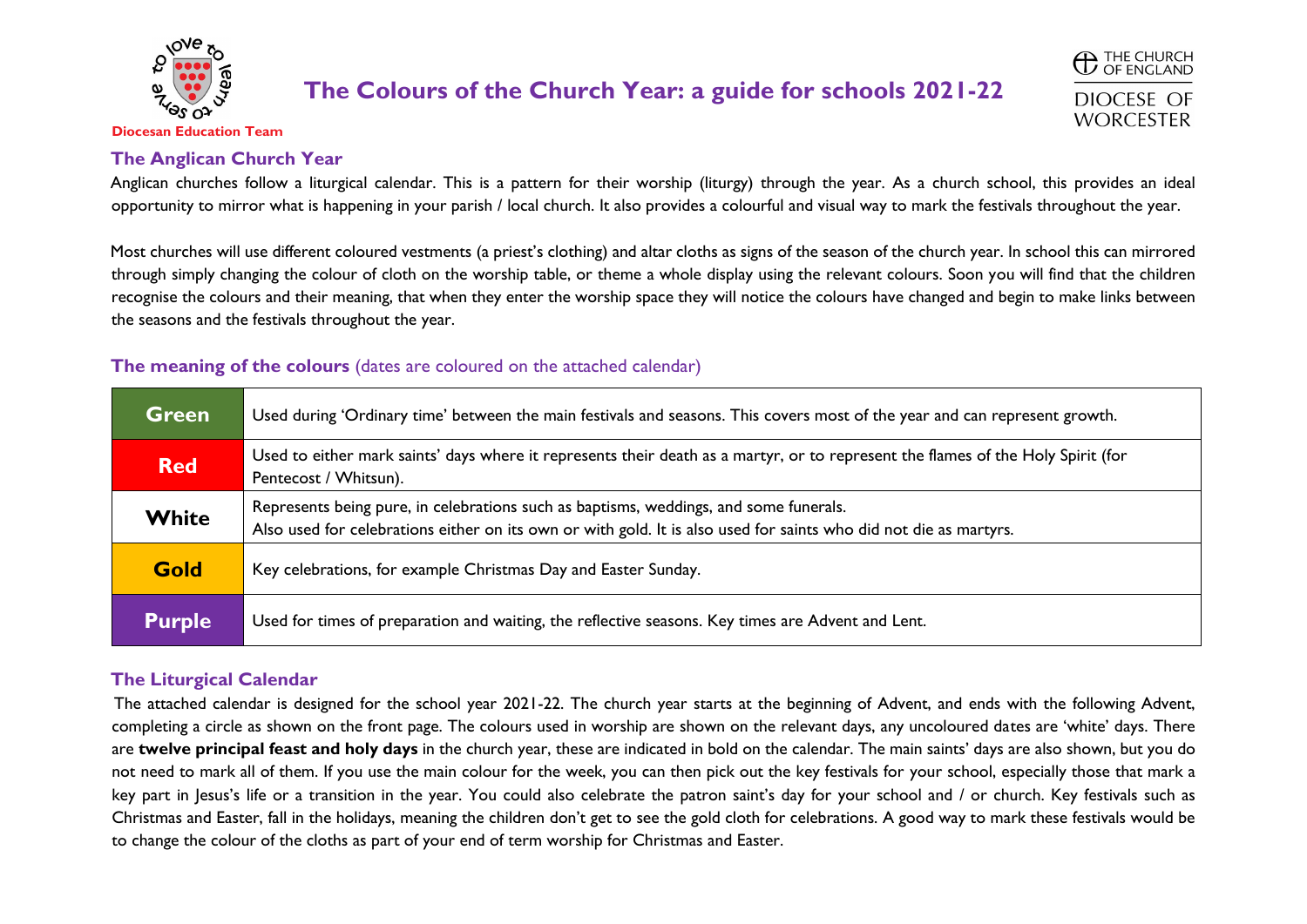

**C** THE CHURCH **DIOCESE OF WORCESTER** 

\*On Maundy Thursday churches will often be stripped bare of any colour furnishings and decorations, reminding us that Jesus was left alone to face the bare wooden cross. Churches will remain bare until Eater Sunday. You can download daily prayers and reading apps from <https://www.chpublishing.co.uk/apps> to support your worship planning.

\*\* Candlemas is also known as the Presentation of Christ in the Temple.

| September 2021               |                | October 2021                 |  | November 2021                  |                        | December 2021                         |                                     |                                | January 2022     | February 2022                  |             |
|------------------------------|----------------|------------------------------|--|--------------------------------|------------------------|---------------------------------------|-------------------------------------|--------------------------------|------------------|--------------------------------|-------------|
| Wed                          |                | Fri                          |  | Mon                            | <b>All Saints' Day</b> | Wed                                   |                                     | т.<br>Sat                      | Naming of Christ | т<br>Tue                       |             |
| 2 <sup>1</sup><br>Thu        |                | $\overline{2}$<br><b>Sat</b> |  | 2 <sup>1</sup><br>Tue          | All Souls' Day         | $\overline{2}$<br>Thu                 |                                     | $\mathbf{2}$<br>Sun            |                  | $\overline{2}$<br>Wed          | Candlemas** |
| 3<br>Fri                     |                | 3<br>Sun                     |  | 3<br>Wed                       |                        | $\overline{3}$<br>Fri                 |                                     | 3<br>Mon                       |                  | $\overline{3}$<br>Thu          |             |
| 4<br><b>Sat</b>              |                | $\overline{4}$<br>Mon        |  | $\overline{4}$<br>Thu          |                        | $\overline{\mathbf{4}}$<br><b>Sat</b> |                                     | $\overline{\mathbf{4}}$<br>Tue |                  | $\overline{4}$<br>Fri          |             |
| 5 <sub>5</sub><br><b>Sun</b> |                | 5<br>Tue                     |  | 5<br>Fri                       |                        | 5<br><b>Sun</b>                       | 2 <sup>nd</sup> Sunday in<br>Advent | 5<br>Wed                       |                  | 5 <sub>5</sub><br><b>Sat</b>   |             |
| 6<br>Mon                     |                | $\boldsymbol{6}$<br>Wed      |  | $\boldsymbol{6}$<br><b>Sat</b> |                        | $6\overline{6}$<br>Mon                |                                     | $\boldsymbol{6}$<br>Thu        | The Epiphany     | $\boldsymbol{6}$<br><b>Sun</b> |             |
| $\overline{7}$<br>Tue        |                | $\overline{7}$<br>Thu        |  | $\overline{7}$<br>Sun          |                        | $\overline{7}$<br>Tue                 |                                     | $\overline{7}$<br>Fri          |                  | $\overline{7}$<br>Mon          |             |
| 8 <sup>°</sup><br>Wed        |                | 8<br>Fri                     |  | 8<br>Mon                       |                        | 8<br>Wed                              |                                     | 8<br>Sat                       |                  | 8<br>Tue                       |             |
| 9<br>Thu                     |                | 9<br><b>Sat</b>              |  | 9<br>Tue                       |                        | 9<br>Thu                              |                                     | 9<br><b>Sun</b>                | Baptism of Jesus | 9<br>Wed                       |             |
| 10<br>Fri                    |                | 10<br><b>Sun</b>             |  | 10<br>Wed                      |                        | 10<br>Fri                             |                                     | 10<br>Mon                      |                  | 10<br>Thu                      |             |
| $\mathbf{H}$<br><b>Sat</b>   |                | $\mathbf{H}$<br>Mon          |  | $\mathbf{H}$<br>Thu            | Remembrance Day        | п<br>Sat                              |                                     | $\mathbf{H}$<br>Tue            |                  | П<br>Fri                       |             |
| 12 Sun                       |                | 12<br>Tue                    |  | 12<br>Fri                      |                        | 12<br><b>Sun</b>                      | 3rd Sunday in<br>Advent             | 12<br>Wed                      |                  | 12<br><b>Sat</b>               |             |
| 13 Mon                       |                | 13<br>Wed                    |  | 13<br>Sat                      |                        | 13<br>Mon                             |                                     | 3<br>Thu                       |                  | 13<br><b>Sun</b>               |             |
| 4 <br>Tue                    | Holy Cross Day | 4<br>Thu                     |  | 4<br>Sun                       | Remembrance Sunday     | 4<br>Tue                              |                                     | 4<br>Fri                       |                  | 4<br>Mon                       |             |
| 15 Wed                       |                | 15<br>Fri                    |  | 15<br>Mon                      |                        | 15 <sub>15</sub><br>Wed               |                                     | 15<br>Sat                      |                  | 15<br>Tue                      |             |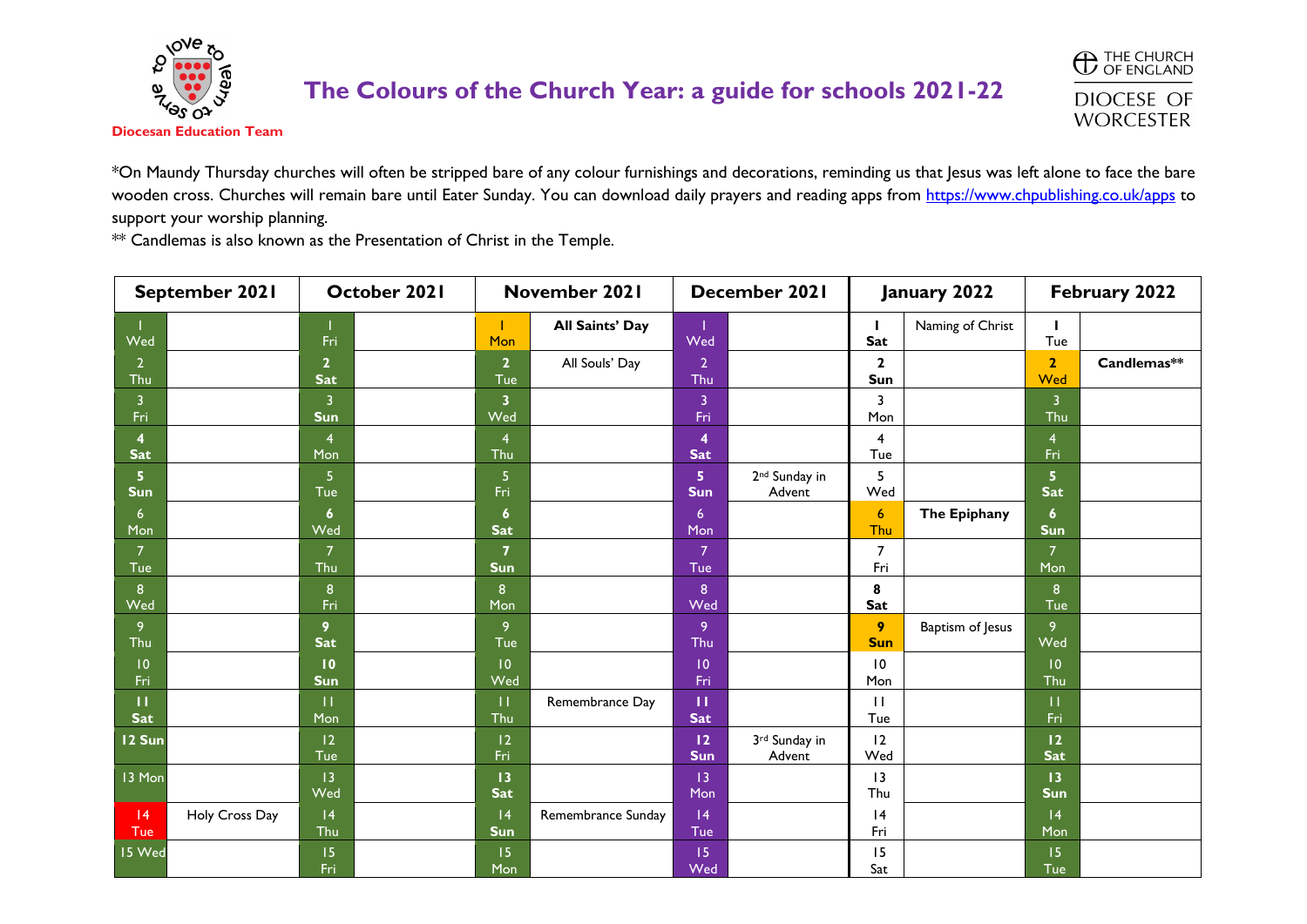

**C** THE CHURCH **DIOCESE OF** 

**WORCESTER** 

| September 2021         |                   | October 2021     |                           | November 2021    |                      | December 2021    |                           |           | January 2022             | February 2022    |  |
|------------------------|-------------------|------------------|---------------------------|------------------|----------------------|------------------|---------------------------|-----------|--------------------------|------------------|--|
| 6 <br>Thu              |                   | 16<br><b>Sat</b> |                           | 6 <br>Tue        |                      | 16<br>Thu        |                           | 16<br>Sun |                          | 16<br>Wed        |  |
| 7 <br>Fri              |                   | 17<br>Sun        |                           | 17<br>Wed        |                      | 17<br>Fri        |                           | 17<br>Mon |                          | 17<br>Thu        |  |
| 18<br>Sat              |                   | 8<br>Mon         | St Luke the<br>Evangelist | 8<br>Thu         |                      | 8<br>Sat         |                           | 8<br>Tue  |                          | 8 <br>Fri        |  |
| 9 <br><b>Sun</b>       |                   | 9<br>Tue         |                           | 9<br>Fri         |                      | 19<br><b>Sun</b> | 4th Sunday in Advent      | 9<br>Wed  |                          | 19<br>Sat        |  |
| 20 <sub>2</sub><br>Mon |                   | 20<br>Wed        |                           | 20<br><b>Sat</b> |                      | 20<br>Mon        |                           | 20<br>Thu |                          | 20<br><b>Sun</b> |  |
| 21<br>Tue              | <b>St Matthew</b> | 21<br>Thu        |                           | 22<br><b>Sun</b> | Christ the King      | 21<br>Tue        |                           | 22<br>Fri |                          | 22<br>Mon        |  |
| 22<br>Wed              |                   | 22<br>Fri        |                           | 22<br>Mon        |                      | 22<br>Wed        |                           | 22<br>Sat |                          | 22<br>Tue        |  |
| 23<br>Thu              |                   | 23<br>Sat        |                           | 23<br>Tue        |                      | 23<br>Thu        |                           | 23<br>Sun |                          | 23<br>Wed        |  |
| 24<br>Fri              |                   | 24<br>Sun        |                           | 24<br>Wed        |                      | 24<br>Fri        | Christmas Eve             | 24<br>Mon |                          | 24<br>Thu        |  |
| 25<br><b>Sat</b>       |                   | 25<br>Mon        |                           | 25<br>Thu        |                      | 25<br><b>Sat</b> | <b>Christmas Day</b>      | 25<br>Tue | Conversion of St<br>Paul | 25<br>Fri        |  |
| 26<br><b>Sun</b>       |                   | 26<br>Tue        |                           | 26<br>Fri        |                      | 26<br>Sun        |                           | 26<br>Wed |                          | 26<br><b>Sat</b> |  |
| 27<br>Mon              |                   | 27<br>Wed        |                           | 27<br>Sat        |                      | 27<br>Mon        | St Stephen's Day          | 27<br>Thu |                          | 27<br>Sun        |  |
| 28<br>Tue              |                   | 28<br>Thu        | St Simon & St Jude        | 28<br><b>Sun</b> | Ist Sunday in Advent | 28<br>Tue        | St John the<br>Evangelist | 28<br>Fri |                          | 28<br>Mon        |  |
| 29<br>Wed              | Michaelmas        | 29<br>Fri        |                           | 29<br>Mon        |                      | 29<br>Wed        | Holy Innocents            | 29<br>Sat |                          |                  |  |
| 30<br>Thu              |                   | 30<br><b>Sat</b> |                           | 30<br>Tue        | <b>St Andrew</b>     | 30<br>Thu        |                           | 30<br>Sun |                          |                  |  |
|                        |                   | 31<br><b>Sun</b> |                           |                  |                      | 31<br>Fri        |                           | 31<br>Mon |                          |                  |  |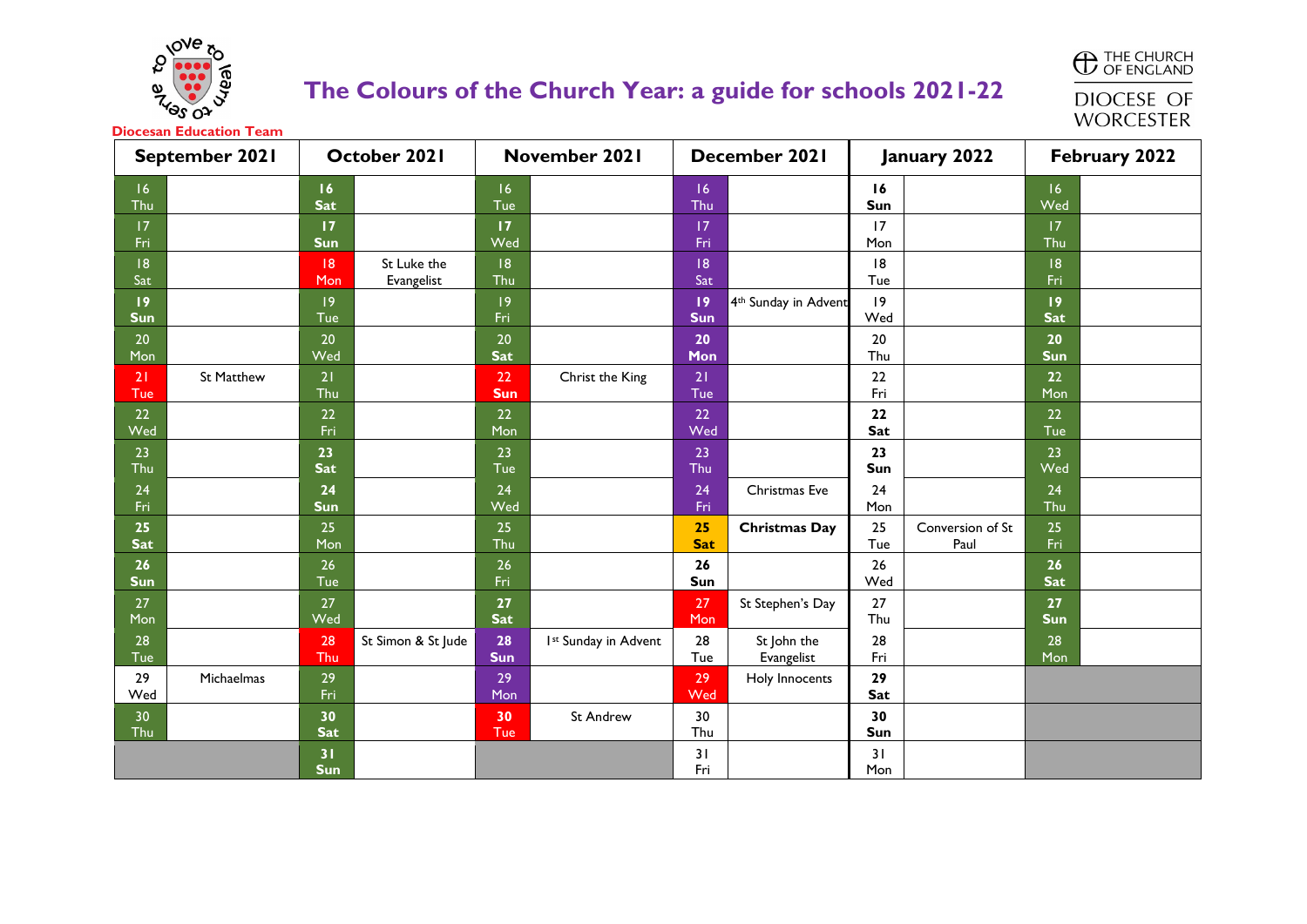



| <b>March 2022</b>              |                                | April 2022                            |                                | <b>May 2022</b>                |                         | <b>June 2022</b>                      |                       | <b>July 2022</b>               |                          | August 2022           |                            |
|--------------------------------|--------------------------------|---------------------------------------|--------------------------------|--------------------------------|-------------------------|---------------------------------------|-----------------------|--------------------------------|--------------------------|-----------------------|----------------------------|
| Tue                            | Shrove Tuesday /<br>St David   | Fri                                   |                                | <b>Sun</b>                     | St Philip & St James    | Wed                                   |                       | Fri                            |                          | Mon                   |                            |
| 2 <sup>1</sup><br>Wed          | <b>Ash Wednesday</b>           | $\overline{2}$<br><b>Sat</b>          |                                | $\mathbf{2}$<br>Mon            |                         | $\overline{2}$<br>Thu                 |                       | $\overline{2}$<br><b>Sat</b>   |                          | $\overline{2}$<br>Tue |                            |
| 3<br>Thu                       |                                | $\overline{\mathbf{3}}$<br><b>Sun</b> | 5 <sup>th</sup> Sunday of Lent | 3<br>Tue                       |                         | 3<br>Fri                              | Corpus Christi        | $\overline{\mathbf{3}}$<br>Sun | St Thomas the<br>Apostle | $\overline{3}$<br>Wed |                            |
| 4<br>Fri                       |                                | $\overline{4}$<br>Mon                 |                                | 4<br>Wed                       |                         | 4<br>Sat                              |                       | $\overline{4}$<br>Mon          |                          | $\overline{4}$<br>Thu |                            |
| 5<br><b>Sat</b>                |                                | 5<br>Tue                              |                                | 5<br>Thu                       |                         | $\overline{\mathbf{5}}$<br><b>Sun</b> | <b>Pentecost</b>      | 5<br>Tue                       |                          | 5<br>Fri              |                            |
| $\boldsymbol{6}$<br><b>Sun</b> | Ist Sunday in Lent             | $\overline{6}$<br>Wed                 |                                | 6<br>Fri                       |                         | 6 <sup>1</sup><br>Mon                 |                       | $6\overline{6}$<br>Wed         |                          | 6<br><b>Sat</b>       | The Transfiguration        |
| $\overline{7}$<br>Mon          |                                | $\overline{7}$<br>Thu                 |                                | $\overline{\mathbf{z}}$<br>Sat |                         | $\overline{7}$<br>Tue                 |                       | $\overline{7}$<br>Thu          |                          | $\overline{7}$<br>Sun |                            |
| $\bf 8$<br>Tue                 |                                | $\bf 8$<br>Fri                        |                                | 8<br>Sun                       |                         | 8<br>Wed                              |                       | 8<br>Fri                       |                          | 8<br>Mon              |                            |
| 9<br>Wed                       |                                | 9<br><b>Sat</b>                       |                                | 9<br>Mon                       |                         | 9<br>Thu                              |                       | 9<br><b>Sat</b>                |                          | 9<br>Tue              |                            |
| $\overline{10}$<br>Thu         |                                | $\overline{10}$<br>Sun                | Palm Sunday                    | 10<br>Tue                      |                         | 10<br>Fri                             |                       | 10<br>Sun                      |                          | 10<br>Wed             |                            |
| П<br>Fri                       |                                | TT.<br>Mon                            | Holy Week                      | $\mathbf{H}$<br>Wed            |                         | п<br><b>Sat</b>                       | St Barnabas           | $\mathbf{H}$<br>Mon            |                          | $\mathbf{H}$<br>Thu   |                            |
| 12<br><b>Sat</b>               |                                | 12<br>Tue                             | Holy Week                      | 12<br>Thu                      |                         | 12<br>Sun                             | <b>Trinity Sunday</b> | 2<br>Tue                       |                          | 12<br>Fri             |                            |
| 13<br><b>Sun</b>               | 2 <sup>nd</sup> Sunday in Lent | 13<br>Wed                             | Holy Week                      | 3<br>Fri                       |                         | 13<br>Mon                             |                       | 13<br>Wed                      |                          | 13<br><b>Sat</b>      |                            |
| 4<br>Mon                       |                                | 4<br>Thu                              | Maundy<br>Thursday*            | 4<br><b>Sat</b>                | St Matthias the Apostle | 4<br>Tue                              |                       | 4<br>Thu                       |                          | 4<br>Sun              |                            |
| 15 <sub>1</sub><br>Tue         |                                | 15<br>Fri                             | <b>Good Friday</b>             | 15<br>Sun                      |                         | 15<br>Wed                             |                       | 15<br>Fri                      |                          | 15<br>Mon             | <b>Blessed Virgin Mary</b> |
| 16<br>Wed                      |                                | 16<br><b>Sat</b>                      | <b>Holy Saturday</b>           | 16<br>Mon                      |                         | 16<br>Thu                             |                       | 16<br>Sat                      |                          | 16<br>Tue             |                            |
| 17<br>Thu                      | St Patrick                     | 17<br><b>Sun</b>                      | <b>Easter Day</b>              | 17<br>Tue                      |                         | 17<br>Fri                             |                       | 17<br><b>Sun</b>               |                          | 17<br>Wed             |                            |
| 8 <br>Fri                      |                                | 8<br>Mon                              |                                | 18<br>Wed                      |                         | 18<br><b>Sat</b>                      |                       | 8<br>Mon                       |                          | 8 <br>Thu             |                            |
| 19<br>Sat                      | Joseph of Nazareth             | 9<br>Tue                              |                                | 19<br>Thu                      |                         | 19<br>Sun                             |                       | 9<br>Tue                       |                          | 9<br>Fri              |                            |
| 20<br><b>Sun</b>               | 3rd Sunday of Lent             | 20<br>Wed                             |                                | 20<br>Fri                      |                         | 20<br>Mon                             |                       | 20<br>Wed                      |                          | 20<br><b>Sat</b>      |                            |